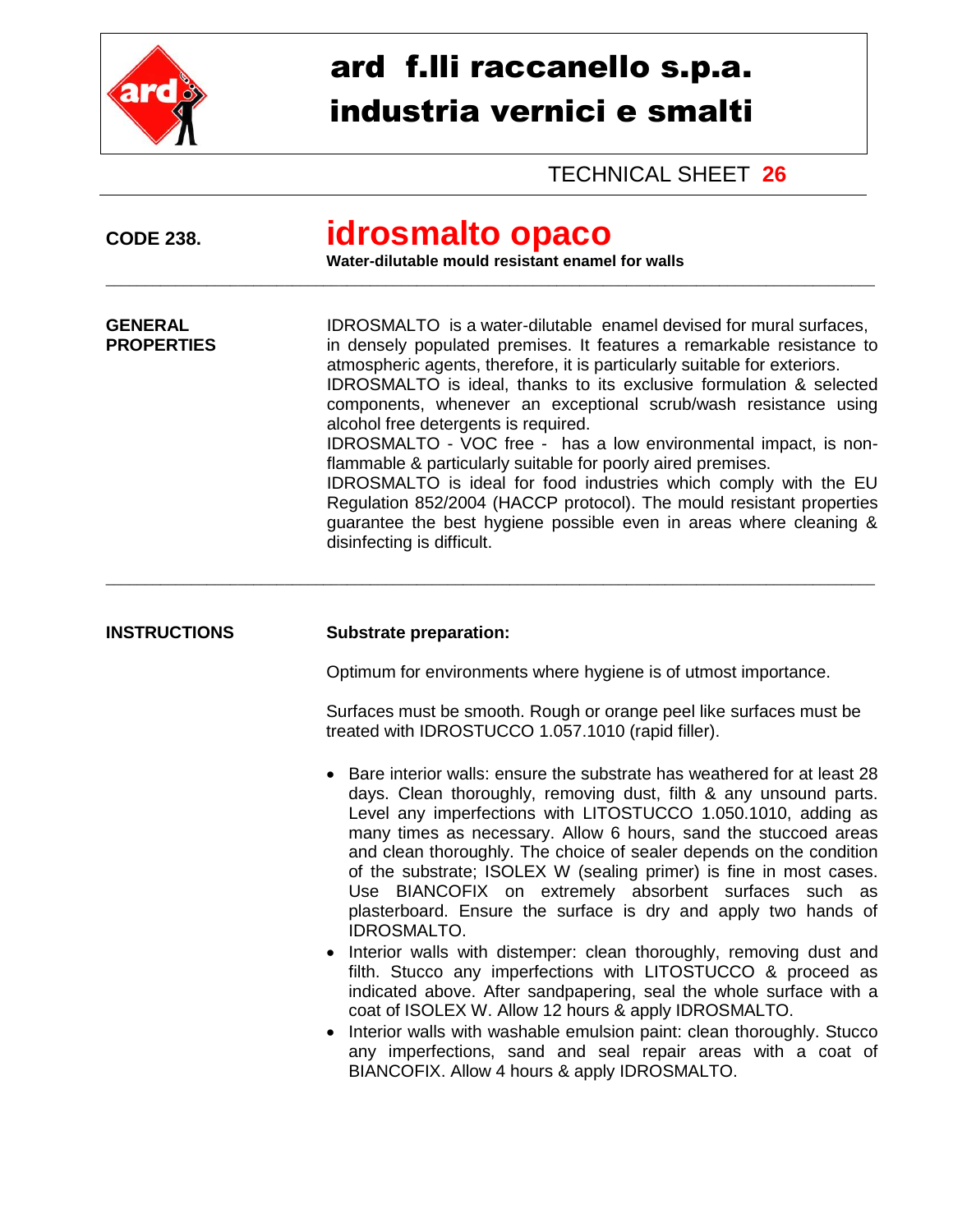- Interior walls with old varnish: roughen the surface accurately with wire wool; clean thoroughly removing dust & filth.
- Exterior walls: brush accurately removing dust, filth & any unsound plaster. Stucco any imperfections with ARDPLAN AS 1.965.0030 or ARDPLAN BS 1.962.0020. Ensure the surface is perfectly dry & apply a hand of ISOLEX W. Allow 12 hrs and apply 2 hands of IDROSMALTO.

## **Application:**

Apply IDROSMALTO as follows:

- Roller: thin at 5-10% in water volume & apply uniformly using a short hair roller. On "orange peel surfaces" apply neat or thinned at 3% using an appropriate roller. Allow 3 hrs before applying the second hand.
- Brush: stir well, thin at 5-15% in water volume and apply by crossbrushing.
- IDROSMALTO is easy to tint with the 16COLOURS colouring pastes. Pretreat surfaces to be painted with colours offering a poor hidingpower or particularly contrasted primers, with a hand of coloured IDROSMALTO OPACO.
- Do not apply at ambient or substrate temperature below + 5°C or above + 35°C. Allow at least 6 hours between coats. The substrate usually dries after approx. 48 hours at 20°C.
- Wash equipment immediately after use with water.
- Store the product in a cool place, above  $+5^{\circ}$ C.
- Use in compliance with current Health & Safety Regulations. Dispose of spent material/containers according to the same.

Refer to the PSDS for further information.

\_\_\_\_\_\_\_\_\_\_\_\_\_\_\_\_\_\_\_\_\_\_\_\_\_\_\_\_\_\_\_\_\_\_\_\_\_\_\_\_\_\_\_\_\_\_\_\_\_\_\_\_\_\_\_\_\_\_\_\_\_\_\_\_\_\_\_\_\_\_\_\_\_\_\_\_\_\_\_\_\_\_\_\_\_\_\_\_\_\_\_\_\_\_\_\_\_\_\_

| <b>TECHNICAL PROPERTIES</b> | <b>SPECIFIC WEIGHT</b> |                       | 1410 $\pm$ 50 g/l       |
|-----------------------------|------------------------|-----------------------|-------------------------|
|                             | VISCOSITY AT 20°C      |                       | $8,000 \pm 2,000$ cP    |
|                             | NATURE OF BINDER       |                       | <b>Acrylic polymers</b> |
|                             | <b>GLOSS</b>           | 85° ANGLE             | <5                      |
|                             | DRYING AT 20 °C        | <b>TOUCH DRY</b>      | 3 hrs                   |
|                             |                        | <b>THROUGH DRYING</b> | 24 hrs                  |
|                             | FLASH POINT DM 26/6/84 |                       | Class 0                 |